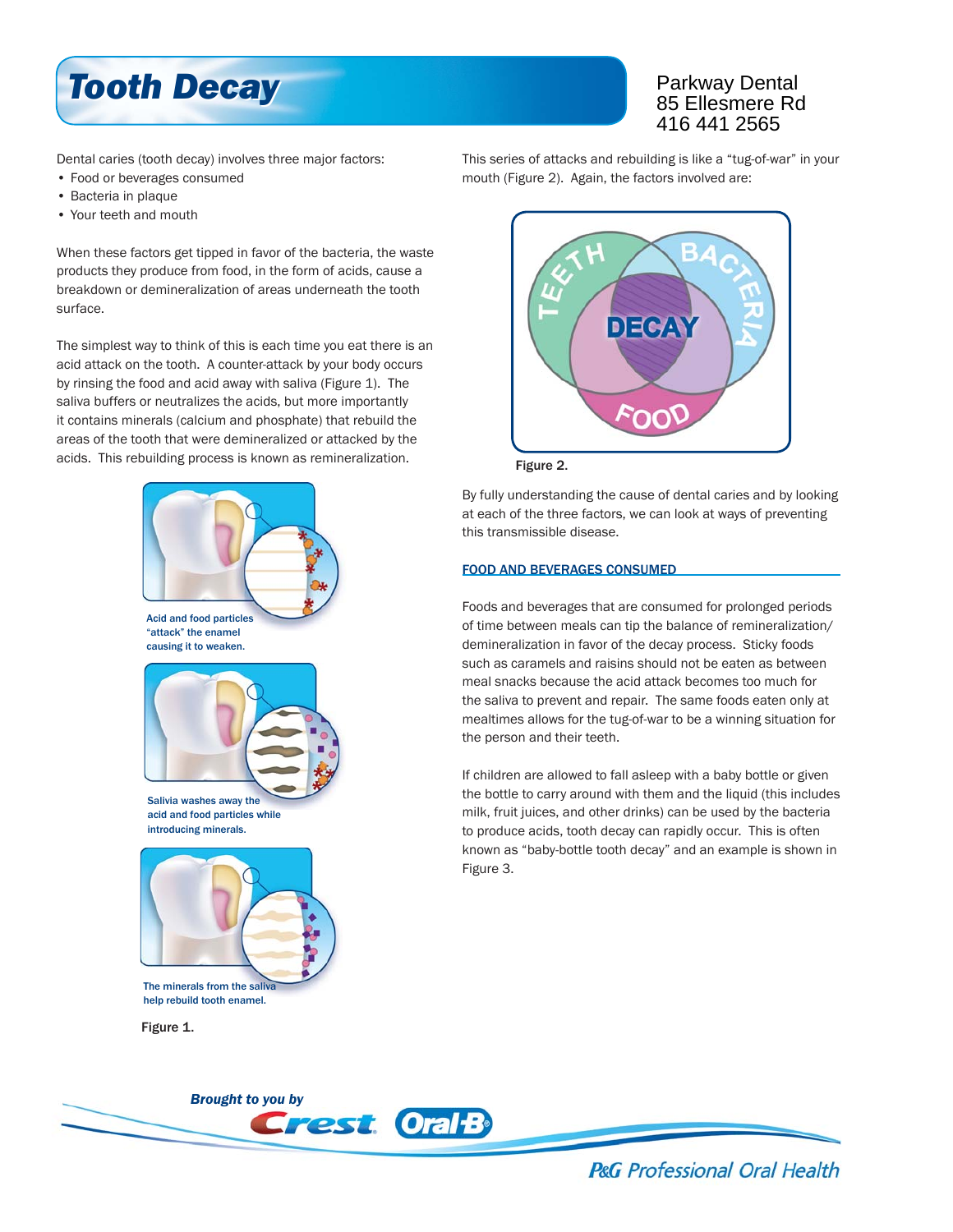## *Tooth Decay Tooth Decay page 2*



### Figure 3.

Help prevent tooth decay by:

- Limit eating sticky foods with sugar in between meals
- Limit sipping sweetened beverages and fruit juices between meals

#### BACTERIA IN PLAQUE

The plaque bacteria on your teeth should be removed by brushing at least twice a day and flossing once a day. Usually a clean tooth can stay healthy. Certain bacteria are more likely to cause decay because they can use the sugars and starches you eat better than others. Bacteria called streptococci mutans and lactobacillus are two types of these culprits. We all have small amounts of these types of bacteria, but sometimes they may be present in higher levels. In those situations, you would be at higher risk or more likely to lose the tug-of-war. Your dental team may use a sample of your saliva to measure levels of these bacteria.

Bacteria are also responsible, in part, for bad breath. The bacteria in plaque process food particles and produce waste products, some of which are foul smelling sulfur compounds. One of the components of plaque is bacteria. As plaque builds up on teeth, it makes them look dirty and dingy (Figure 4).



Figure 4.

#### YOUR TEETH AND MOUTH

The third main part of the tooth decay situation is your teeth and mouth. This includes everything from the way the teeth are shaped, formed and positioned, to your saliva, dental treatment, and oral health habits. Your saliva is very important in many ways including slowing the loss of mineral from the teeth and replacing it in the remineralization process. Sometimes certain conditions or medicines change the amount and type of saliva and the tooth decay process can continue all the way to cavities.

The deep grooves and pits in some teeth, such as molars, can be trouble spots for decay. One way to prevent this type of decay is to have your dental team paint a shaded plastic material called a pit and fissure sealant on these areas (Figure 5). Once the sealant hardens it acts as a barrier protecting the tooth surface from plaque and acids.



Figure 5.

Fluorides also play a significant role in preventing decay:



**P&G** Professional Oral Health